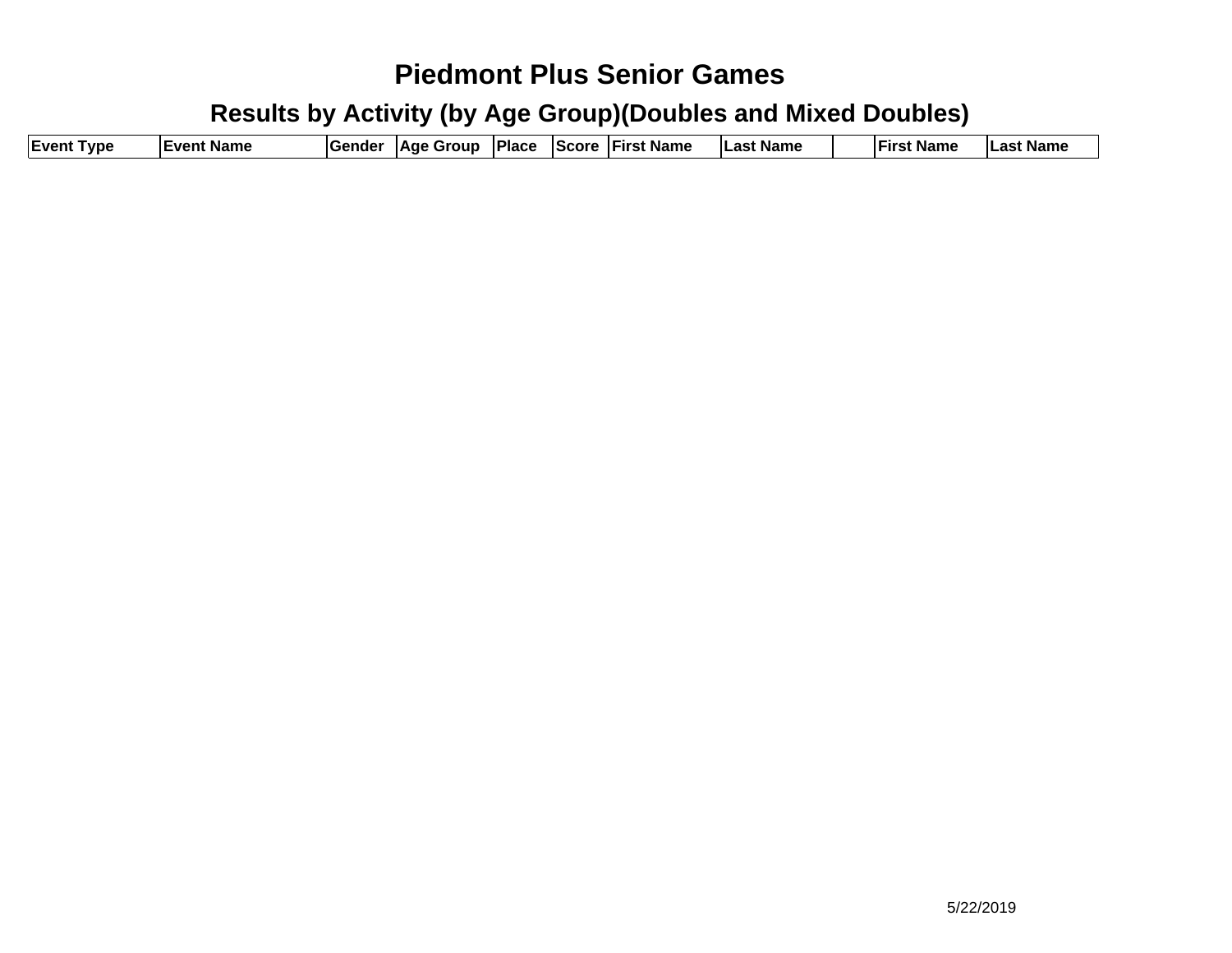| <b>Event Type</b> | <b>Event Name</b>      | Gender | <b>Age Group</b> | Place                   | <b>Score</b> | <b>First Name</b> | <b>Last Name</b> |     | <b>First Name</b> | <b>Last Name</b>     |
|-------------------|------------------------|--------|------------------|-------------------------|--------------|-------------------|------------------|-----|-------------------|----------------------|
| <b>Bowling</b>    |                        |        |                  |                         |              |                   |                  |     |                   |                      |
|                   |                        |        |                  |                         |              |                   |                  |     |                   |                      |
|                   | <b>Bowling Doubles</b> | Female | 50-54            |                         |              |                   |                  |     |                   |                      |
|                   |                        |        |                  |                         |              | $651$ Cindy       | Day              | And | Melanie           | Newsome              |
|                   | <b>Bowling Doubles</b> | Female | 55-59            |                         |              |                   |                  |     |                   |                      |
|                   |                        |        |                  |                         |              | 647 Robin         | Chunn            | And | Phyllis           | Chunn                |
|                   | <b>Bowling Doubles</b> | Female | 65-69            |                         |              |                   |                  |     |                   |                      |
|                   |                        |        |                  |                         |              | 903 Brenda        | McKnight         | And | Bonnie            | Fulp                 |
|                   |                        |        |                  | $\overline{c}$          |              | 853 Valeree       | Oxendine         | And | Julie             | Fox                  |
|                   |                        |        |                  | $\overline{3}$          |              | 841 Ellen         | Hodges           | And | Mary              | Harpe                |
|                   | <b>Bowling Doubles</b> | Female | 70-74            |                         |              |                   |                  |     |                   |                      |
|                   |                        |        |                  |                         |              | 907 Ann           | Niten            | And | Frances           | Lumley<br>(Thompson) |
|                   |                        |        |                  | $\overline{\mathbf{c}}$ |              | 892 Linda         | Norman           | And | Shelby            | Burrow               |
|                   |                        |        |                  | 3                       |              | 831 Irma          | Jackson          | And | Edith             | <b>Bailey</b>        |
|                   | <b>Bowling Doubles</b> | Female | 75-79            |                         |              |                   |                  |     |                   |                      |
|                   |                        |        |                  |                         |              | 885 Patricia      | Wall             | And | Miriam            | Burnett              |
|                   |                        |        |                  | $\overline{2}$          |              | 826 Marie         | Alley            | And | <b>Mo</b>         | Roberts              |
|                   |                        |        |                  | $\overline{3}$          |              | 799 Donetta       | Allen            | And | <b>Sarah</b>      | <b>Brooks</b>        |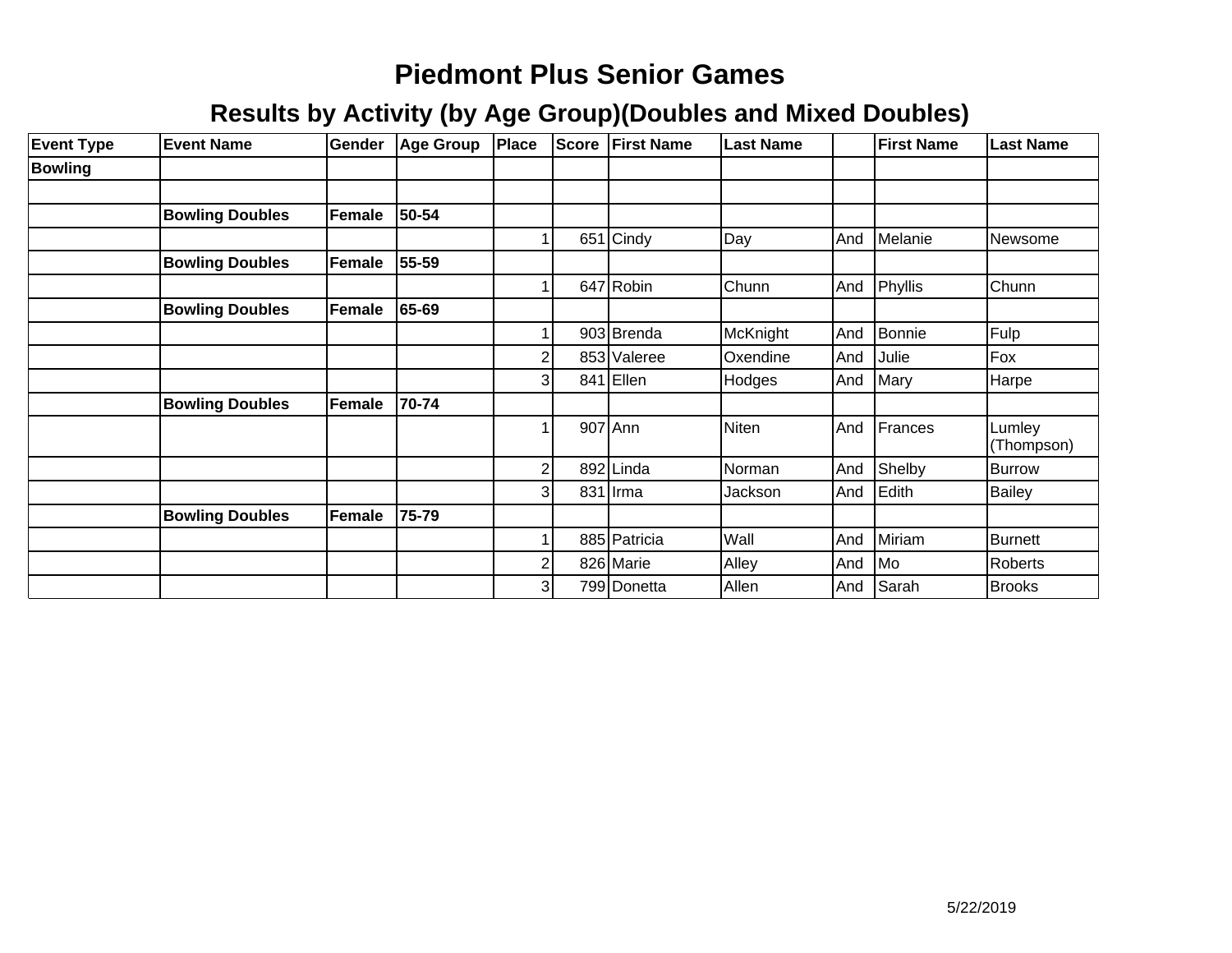| <b>Event Type</b> | <b>Event Name</b>      | Gender      | <b>Age Group</b> | Place          | <b>Score</b> | <b>First Name</b> | <b>Last Name</b> |     | <b>First Name</b> | <b>Last Name</b> |
|-------------------|------------------------|-------------|------------------|----------------|--------------|-------------------|------------------|-----|-------------------|------------------|
|                   |                        |             |                  |                |              |                   |                  |     |                   |                  |
|                   | <b>Bowling Doubles</b> | <b>Male</b> | 50-54            |                |              |                   |                  |     |                   |                  |
|                   |                        |             |                  |                |              | 1281 Michael      | Phelps           | And | William           | Brown            |
|                   |                        |             |                  | $\overline{2}$ |              | 1126 Stigal       | Mike             | And | Jasper            | Horton           |
|                   | <b>Bowling Doubles</b> | <b>Male</b> | 55-59            |                |              |                   |                  |     |                   |                  |
|                   |                        |             |                  |                |              | $1049$ James      | Venable          | And | Perry             | Reid             |
|                   | <b>Bowling Doubles</b> | <b>Male</b> | 60-64            |                |              |                   |                  |     |                   |                  |
|                   |                        |             |                  |                |              | 802 JAY           | <b>FARABEE</b>   | And | Ronald            | Nations          |
|                   |                        |             |                  | 2              |              | 725 James         | Magnan           | And | Dennis            | Long             |
|                   | <b>Bowling Doubles</b> | <b>Male</b> | 65-69            |                |              |                   |                  |     |                   |                  |
|                   |                        |             |                  |                |              | 997 Daniel        | Box              | And | Daniel            | <b>Williard</b>  |
|                   | <b>Bowling Doubles</b> | <b>Male</b> | 70-74            |                |              |                   |                  |     |                   |                  |
|                   |                        |             |                  |                |              | 955 Joseph        | Volk             | And | <b>RICHARD</b>    | LUMLEY           |
|                   | <b>Bowling Doubles</b> | <b>Male</b> | 75-79            |                |              |                   |                  |     |                   |                  |
|                   |                        |             |                  |                |              | 1043 Wesley (Ray) | Jenkins          | And | Marion            | Price            |
|                   |                        |             |                  | 2              |              | 872 Mackie        | Blackburn        | And | Paul              | Norman Sr.       |
|                   | <b>Bowling Doubles</b> | <b>Male</b> | 80-84            |                |              |                   |                  |     |                   |                  |
|                   |                        |             |                  |                |              | 770 Johnny        | Correll          | And | Harold            | Burnett          |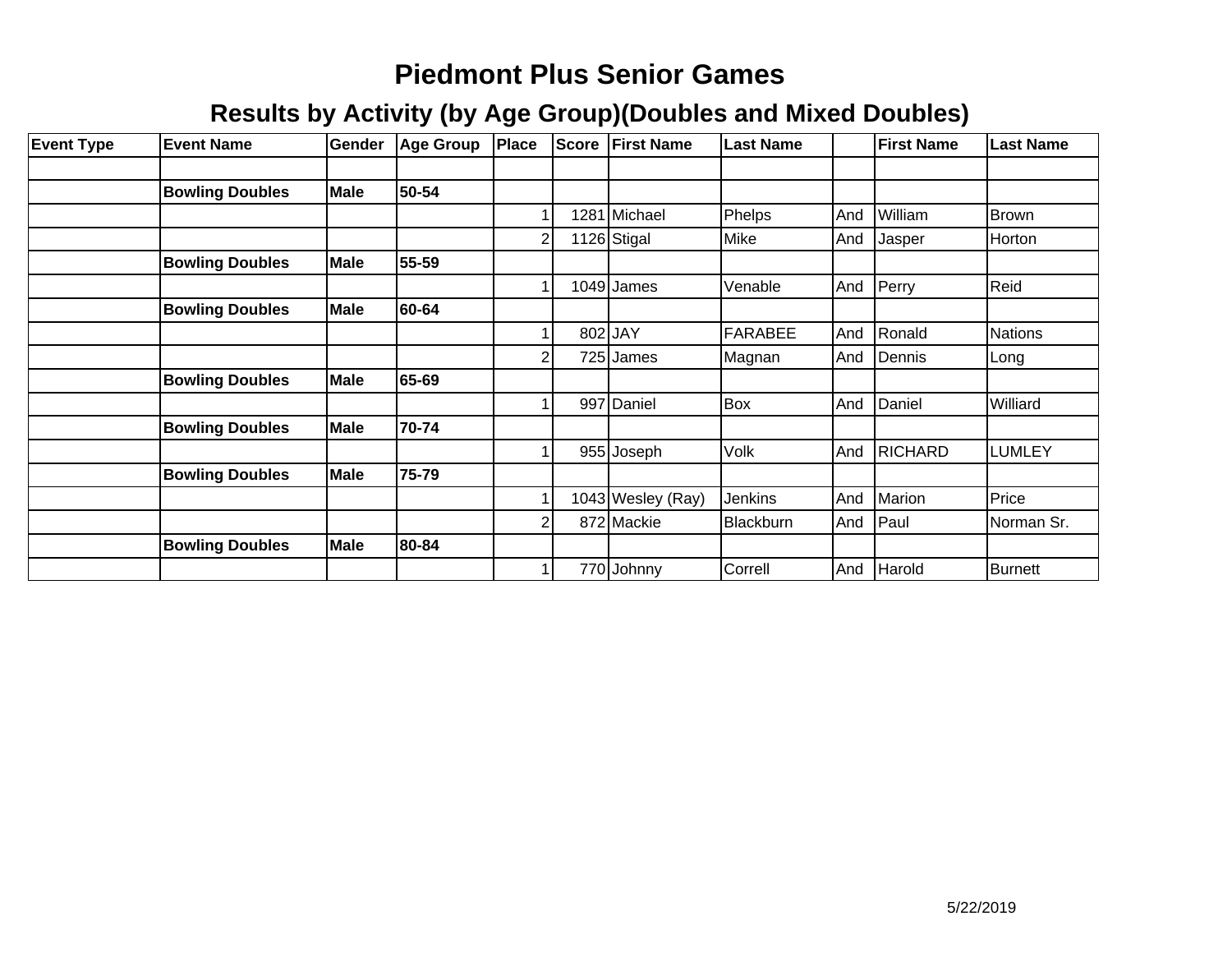| <b>Event Type</b> | <b>Event Name</b>         | Gender | <b>Age Group</b> | Place | <b>Score</b> | <b>IFirst Name</b> | <b>Last Name</b>  |     | <b>IFirst Name</b> | Last Name     |
|-------------------|---------------------------|--------|------------------|-------|--------------|--------------------|-------------------|-----|--------------------|---------------|
| Pickleball        |                           |        |                  |       |              |                    |                   |     |                    |               |
|                   |                           |        |                  |       |              |                    |                   |     |                    |               |
|                   | <b>Pickleball Doubles</b> | Female | 50-54            |       |              |                    |                   |     |                    |               |
|                   |                           |        |                  |       |              | Michele            | <b>Todd Davis</b> | And | Laura              | Patterson     |
|                   | <b>Pickleball Doubles</b> | Female | 60-64            |       |              |                    |                   |     |                    |               |
|                   |                           |        |                  |       |              | JoAnnah            | Michael           | And | Kathy              | Harper        |
|                   |                           |        |                  | ◠     |              | Deborah            | Motsinger         | And | Melanie            | Newsome       |
|                   | <b>Pickleball Doubles</b> | Female | 65-69            |       |              |                    |                   |     |                    |               |
|                   |                           |        |                  |       |              | Kathy              | MacDonald         | And | Marty              | <b>Craven</b> |
|                   |                           |        |                  | 2     |              | Gloria             | Corn              | And | Stephanie          | Fitzpatrick   |
|                   |                           |        |                  | 3     |              | Valeree            | <b>Oxendine</b>   | And | Julie              | Fox           |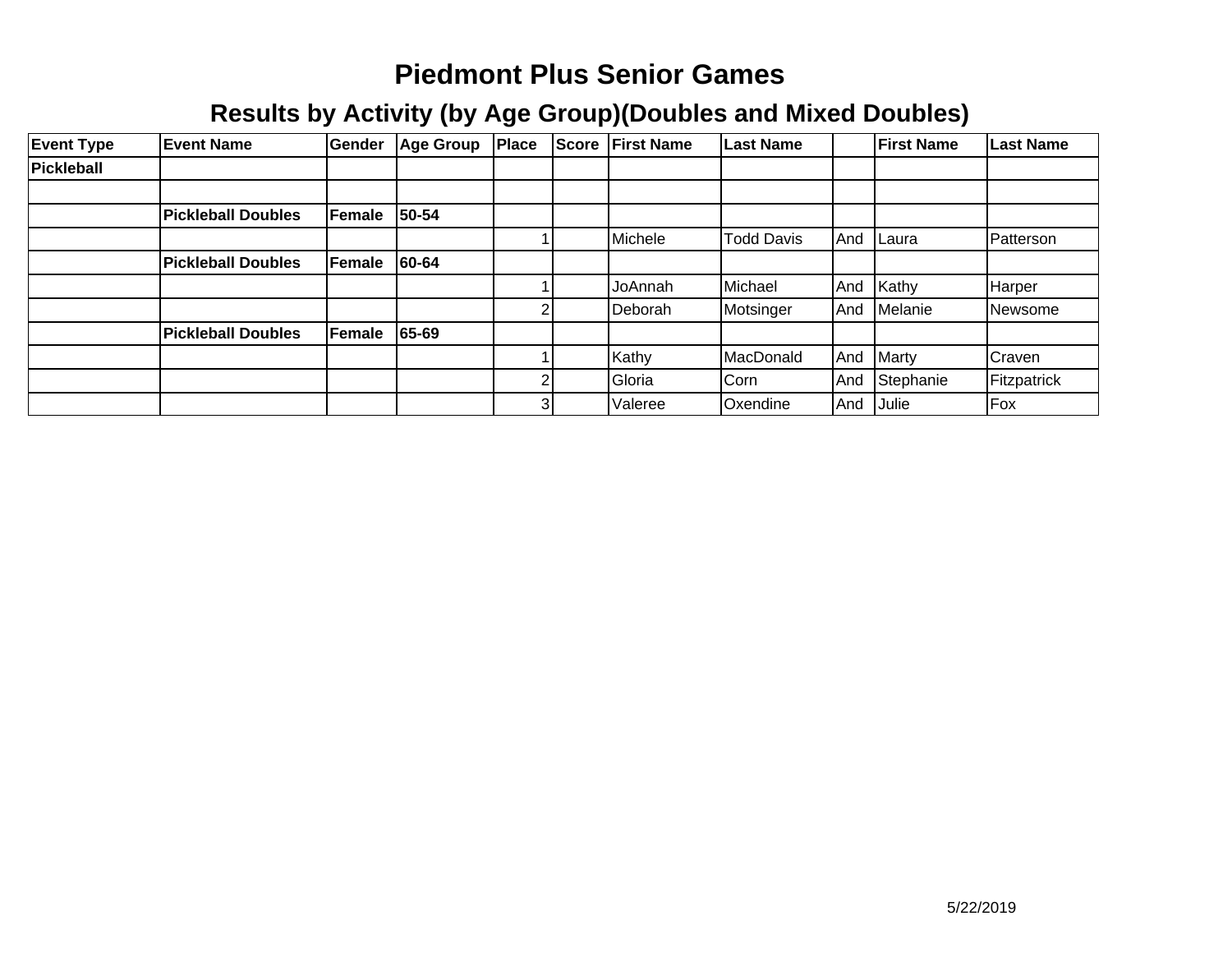| <b>Event Type</b> | <b>Event Name</b>         | <b>Gender</b> | Age Group | Place                   | <b>Score</b> | <b>First Name</b> | <b>Last Name</b> |     | <b>First Name</b> | <b>Last Name</b> |
|-------------------|---------------------------|---------------|-----------|-------------------------|--------------|-------------------|------------------|-----|-------------------|------------------|
|                   |                           |               |           |                         |              |                   |                  |     |                   |                  |
|                   | <b>Pickleball Doubles</b> | <b>Male</b>   | 55-59     |                         |              |                   |                  |     |                   |                  |
|                   |                           |               |           |                         |              | Jeffrey           | Hamilton         | And | Mark              | Sanford          |
|                   | <b>Pickleball Doubles</b> | <b>Male</b>   | 60-64     |                         |              |                   |                  |     |                   |                  |
|                   |                           |               |           |                         |              | Les               | Massengale       | And | <b>Jack</b>       | Moore            |
|                   |                           |               |           | $\overline{2}$          |              | Tobi              | Marshall         | And | Scott             | Richardson       |
|                   |                           |               |           | $\overline{3}$          |              | Robin             | Lipford          | And | Richard           | Gaydos           |
|                   | <b>Pickleball Doubles</b> | <b>Male</b>   | 65-69     |                         |              |                   |                  |     |                   |                  |
|                   |                           |               |           |                         |              | Jerry             | Grubbs           | And | Paul              | Kindley          |
|                   |                           |               |           | $\overline{2}$          |              | Luther            | <b>Britt</b>     | And | Loyd              | Hughes           |
|                   |                           |               |           | 3                       |              | <b>Israel</b>     | Velez            | And | Jose              | Rivera           |
|                   | <b>Pickleball Doubles</b> | <b>Male</b>   | 70-74     |                         |              |                   |                  |     |                   |                  |
|                   |                           |               |           |                         |              | David             | Thomas           | And | Albert            | Noda             |
|                   |                           |               |           | $\overline{\mathbf{c}}$ |              | <b>HADDON</b>     | <b>KIRK</b>      | And | gary              | morgan           |
|                   |                           |               |           | 3                       |              | John              | Mathis           | And | Rod               | Cook             |
|                   | <b>Pickleball Doubles</b> | <b>Male</b>   | 75-79     |                         |              |                   |                  |     |                   |                  |
|                   |                           |               |           |                         |              | Kenneth           | Hester           | And | Joby              | Poteat           |
|                   |                           |               |           | $\overline{c}$          |              | carl              | parks            | And | Charles           | Ryan             |
|                   | <b>Pickleball Doubles</b> | <b>Male</b>   | 80-84     |                         |              |                   |                  |     |                   |                  |
|                   |                           |               |           |                         |              | James             | McClintock       |     | And Dale          | Mankamyer        |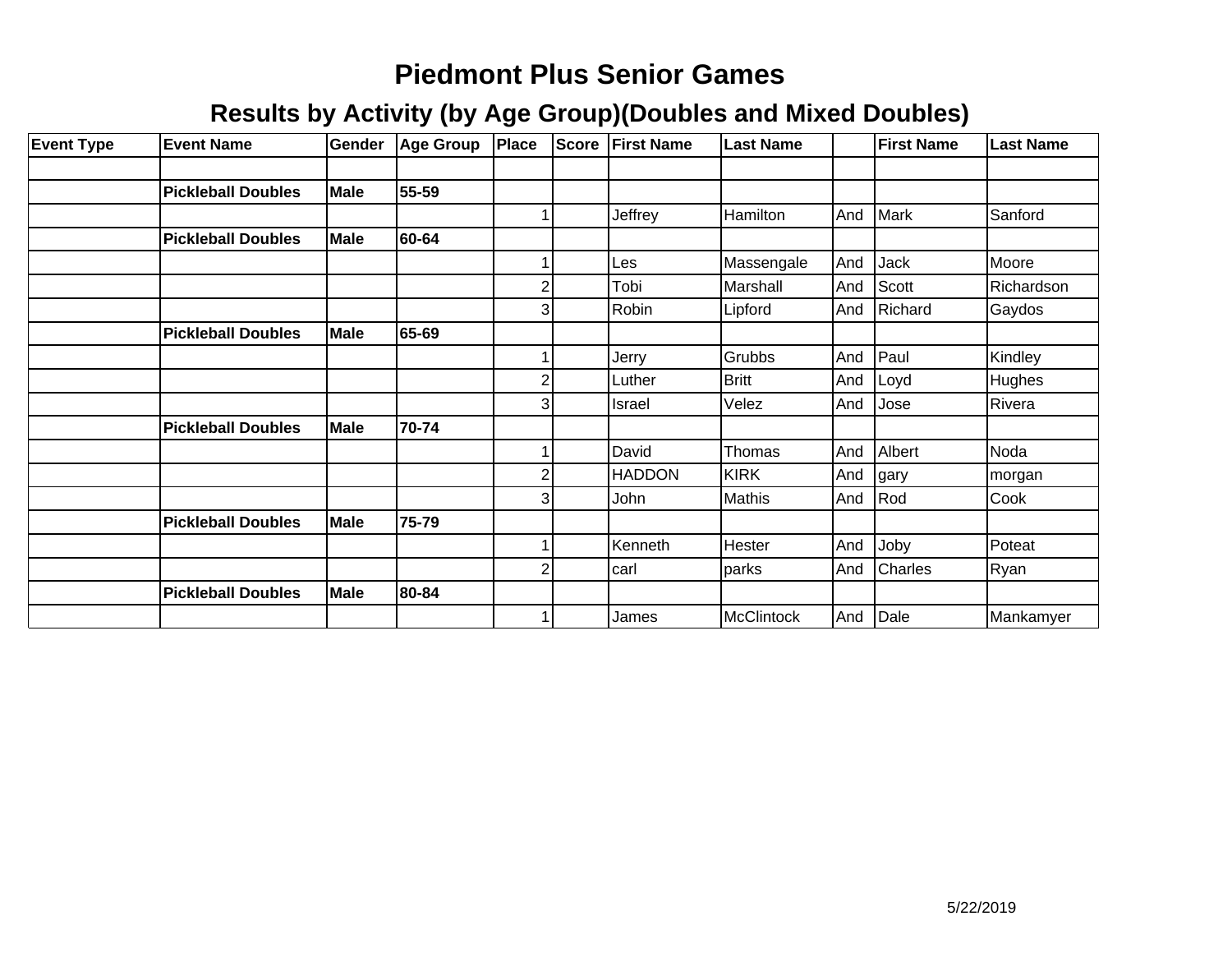| <b>Event Type</b>   | <b>Event Name</b>                     | Gender | Age Group | Place | <b>Score</b> | <b>First Name</b> | <b>Last Name</b> |     | <b>First Name</b> | <b>Last Name</b> |
|---------------------|---------------------------------------|--------|-----------|-------|--------------|-------------------|------------------|-----|-------------------|------------------|
| <b>Table Tennis</b> |                                       |        |           |       |              |                   |                  |     |                   |                  |
|                     |                                       |        |           |       |              |                   |                  |     |                   |                  |
|                     | <b>Table Tennis</b><br><b>Doubles</b> | Male   | 50-54     |       |              |                   |                  |     |                   |                  |
|                     |                                       |        |           |       |              | Joseph            | Stewart          | And | <b>SAMUEL</b>     | <b>WATKINS</b>   |
|                     | <b>Table Tennis</b><br><b>Doubles</b> | Male   | 55-59     |       |              |                   |                  |     |                   |                  |
|                     |                                       |        |           |       |              | Luis              | Guerra           | And | Robert B          | Moore            |
|                     | <b>Table Tennis</b><br><b>Doubles</b> | Male   | 60-64     |       |              |                   |                  |     |                   |                  |
|                     |                                       |        |           |       |              | <b>JAY</b>        | FARABEE          | And | Basil             | Agard            |
|                     | <b>Table Tennis</b><br><b>Doubles</b> | Male   | 65-69     |       |              |                   |                  |     |                   |                  |
|                     |                                       |        |           |       |              | Ken               | Fenstermaker     | And | James             | <b>Brantley</b>  |
|                     | <b>Table Tennis</b><br><b>Doubles</b> | Male   | 70-74     |       |              |                   |                  |     |                   |                  |
|                     |                                       |        |           |       |              | Albert            | Noda             | And | David             | <b>Cross</b>     |
|                     | <b>Table Tennis</b><br><b>Doubles</b> | Male   | 80-84     |       |              |                   |                  |     |                   |                  |
|                     |                                       |        |           |       |              | Harry             | Parrish          | And | Raymond           | Schehr           |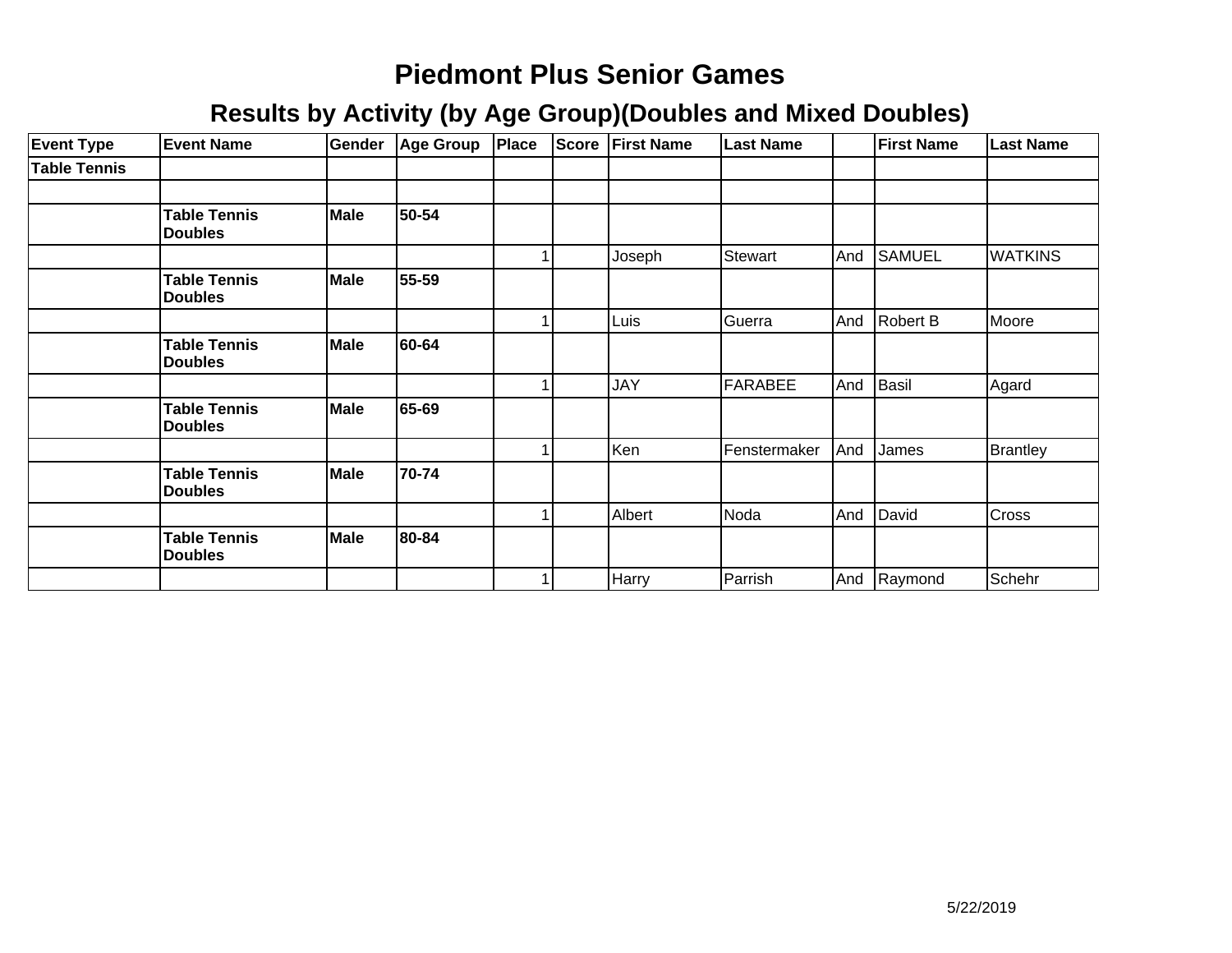| <b>Event Type</b> | <b>Event Name</b>     | Gender | <b>Age Group</b> | Place | <b>Score</b> | <b>First Name</b> | Last Name |      | <b>First Name</b> | <b>Last Name</b> |
|-------------------|-----------------------|--------|------------------|-------|--------------|-------------------|-----------|------|-------------------|------------------|
| Tennis            |                       |        |                  |       |              |                   |           |      |                   |                  |
|                   |                       |        |                  |       |              |                   |           |      |                   |                  |
|                   | <b>Tennis Doubles</b> | Male   | 50-54            |       |              |                   |           |      |                   |                  |
|                   |                       |        |                  |       |              | Michael           | Phelps    | .And | William           | <b>Brown</b>     |
|                   | <b>Tennis Doubles</b> | Male   | 60-64            |       |              |                   |           |      |                   |                  |
|                   |                       |        |                  |       |              | <b>JAY</b>        | FARABEE   | And  | Jakay             | Ervin            |
|                   | <b>Tennis Doubles</b> | Male   | 70-74            |       |              |                   |           |      |                   |                  |
|                   |                       |        |                  |       |              | Bill              | Erickson  | And  | <b>Jim</b>        | Blaylock         |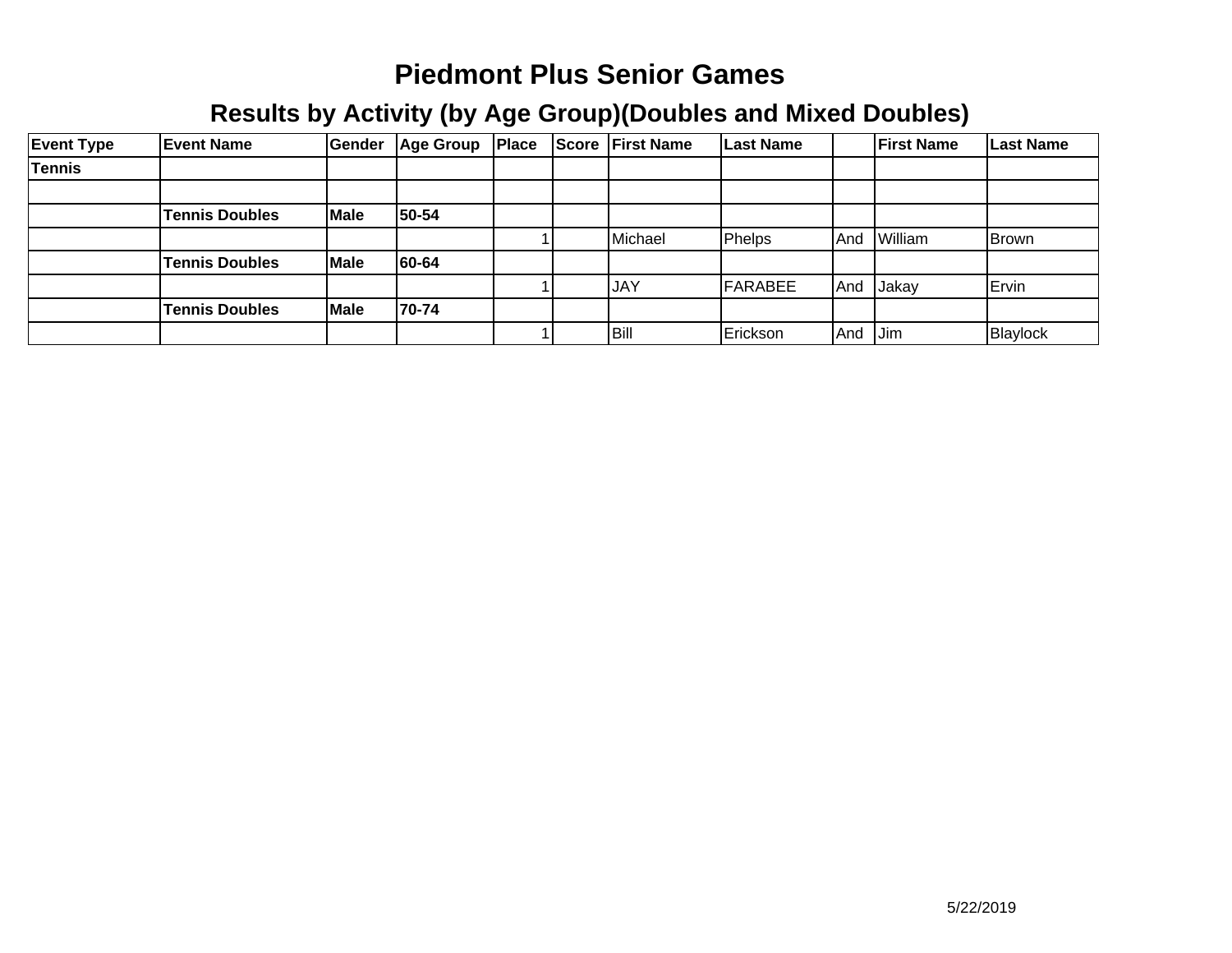| <b>Event Type</b> | <b>Event Name</b>            | <b>Age Group</b> | Place          | Score | <b>First Name</b> | <b>Last Name</b> |     | First Name   | <b>Last Name</b>       |
|-------------------|------------------------------|------------------|----------------|-------|-------------------|------------------|-----|--------------|------------------------|
| <b>Bowling</b>    |                              |                  |                |       |                   |                  |     |              |                        |
|                   |                              |                  |                |       |                   |                  |     |              |                        |
|                   | <b>Bowling Mixed Doubles</b> | 50-54            |                |       |                   |                  |     |              |                        |
|                   |                              |                  | 1              |       | 837 JAMES         | <b>KEARNS</b>    | And | MICHELE      | BENY-<br><b>KEARNS</b> |
|                   |                              |                  | $\overline{2}$ |       | 825 Cindy         | Day              | And | Michael      | Phelps                 |
|                   | <b>Bowling Mixed Doubles</b> | 55-59            |                |       |                   |                  |     |              |                        |
|                   |                              |                  |                |       | $1139$ Kelly      | Van Dorn         | And | James        | Venable                |
|                   |                              |                  | 2              |       | 975 William       | Brown            | And | Robin        | Chunn                  |
|                   | <b>Bowling Mixed Doubles</b> | 60-64            |                |       |                   |                  |     |              |                        |
|                   |                              |                  | 1              |       | 926 JAY           | <b>FARABEE</b>   | And | Pamela       | Farabee                |
|                   | <b>Bowling Mixed Doubles</b> | 65-69            |                |       |                   |                  |     |              |                        |
|                   |                              |                  |                |       | 956 Ellen         | Hodges           | And | Perry        | Reid                   |
|                   |                              |                  | $\overline{2}$ |       | 950 Johnnie       | Holley           | And | Donetta      | Allen                  |
|                   |                              |                  | 3              |       | 910 Sandra        | Griggs           | And | Jasper       | Horton                 |
|                   | <b>Bowling Mixed Doubles</b> | 70-74            |                |       |                   |                  |     |              |                        |
|                   |                              |                  | 1              |       | 997 Irma          | Jackson          | And | Wilburd      | Peoples                |
|                   |                              |                  | $\overline{2}$ |       | 996 Daniel        | Williard         | And | Shelby       | <b>Burrow</b>          |
|                   |                              |                  | 3              |       | 945 Edith         | Bailey           | And | Joseph       | Volk                   |
|                   | <b>Bowling Mixed Doubles</b> | 75-79            |                |       |                   |                  |     |              |                        |
|                   |                              |                  |                |       | 873 Brenda        | <b>Hales</b>     | And | Wesley (Ray) | Jenkins                |
|                   |                              |                  | $\overline{2}$ |       | 866 RICHARD       | <b>LUMLEY</b>    | And | Frances      | Lumley<br>(Thompson)   |
|                   |                              |                  | $\overline{3}$ |       | 789 Patricia      | Wall             | And | Harold       | <b>Burnett</b>         |
|                   | <b>Bowling Mixed Doubles</b> | 80-84            |                |       |                   |                  |     |              |                        |
|                   |                              |                  |                |       | 844 Willie        | Joins            | And | Johnny       | Correll                |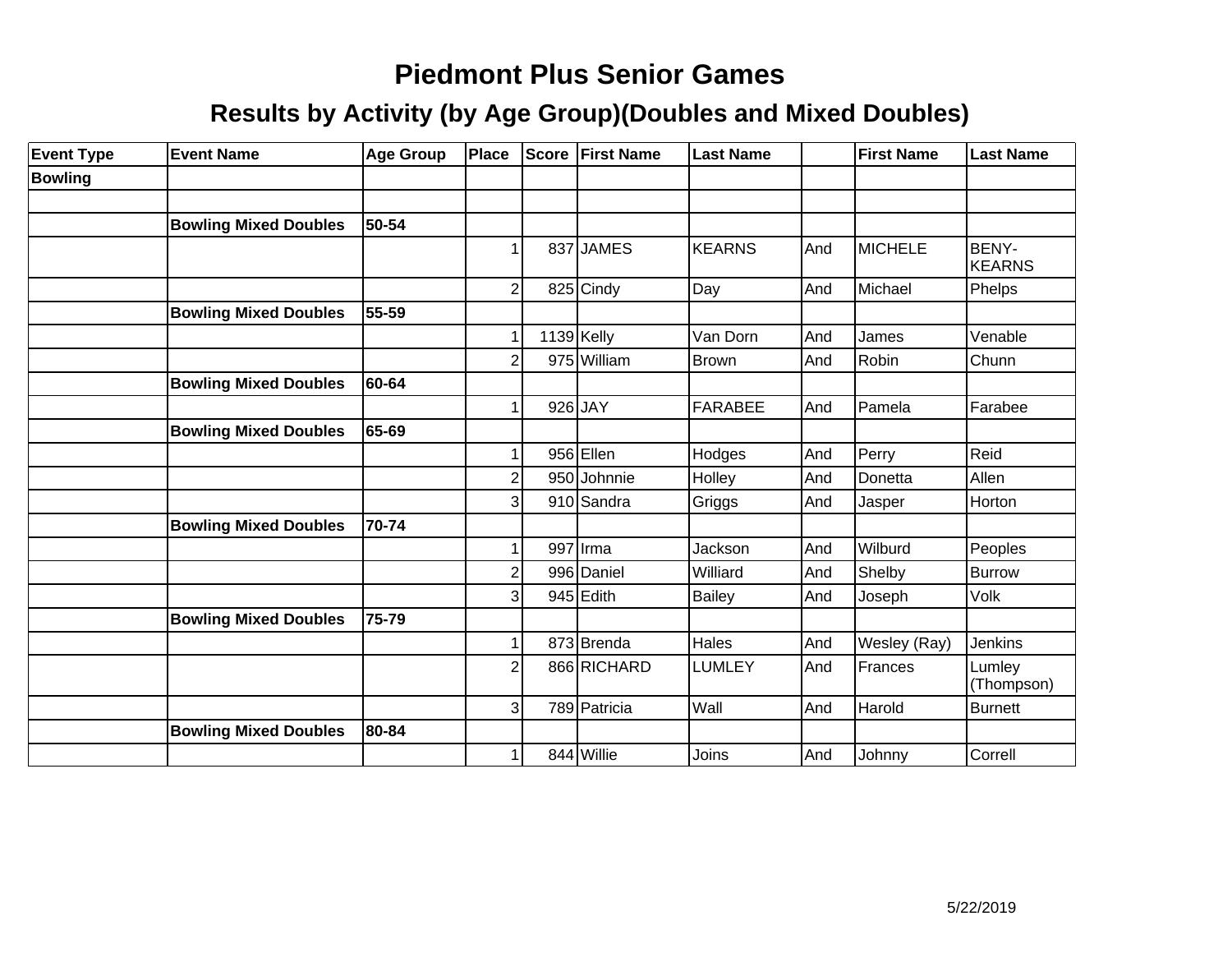| <b>Event Type</b> | <b>Event Name</b>              | <b>Age Group</b> | Place          | Score | <b>First Name</b> | <b>Last Name</b>  |     | <b>First Name</b> | <b>Last Name</b> |
|-------------------|--------------------------------|------------------|----------------|-------|-------------------|-------------------|-----|-------------------|------------------|
| Pickleball        |                                |                  |                |       |                   |                   |     |                   |                  |
|                   |                                |                  |                |       |                   |                   |     |                   |                  |
|                   | Pickleball Mixed Doubles 50-54 |                  |                |       |                   |                   |     |                   |                  |
|                   |                                |                  |                |       | Michele           | <b>Todd Davis</b> | And | Jerry             | Motsinger        |
|                   | Pickleball Mixed Doubles 55-59 |                  |                |       |                   |                   |     |                   |                  |
|                   |                                |                  |                |       | Willann           | Baker             | And | Mark              | Sanford          |
|                   |                                |                  | 2              |       | Jeffrey           | Hamilton          | And | Vicki             | Poore            |
|                   |                                |                  | 3              |       | Laurie            | Williams          | And | Dean              | Reavis           |
|                   | Pickleball Mixed Doubles 60-64 |                  |                |       |                   |                   |     |                   |                  |
|                   |                                |                  |                |       | JoAnnah           | Michael           | And | Les               | Massengale       |
|                   |                                |                  | 2              |       | Robin             | Lipford           | And | Melanie           | Newsome          |
|                   |                                |                  | 3              |       | Christina         | <b>Dowell</b>     | And | <b>Rick</b>       | Taylor           |
|                   | Pickleball Mixed Doubles 65-69 |                  |                |       |                   |                   |     |                   |                  |
|                   |                                |                  |                |       | Valeree           | Oxendine          | And | gary              | morgan           |
|                   |                                |                  | Э              |       | Israel            | Velez             | And | Jayne             | Wright           |
|                   | Pickleball Mixed Doubles 70-74 |                  |                |       |                   |                   |     |                   |                  |
|                   |                                |                  |                |       | Paul              | Kindley           | And | Sandra            | Miley            |
|                   |                                |                  | 2              |       | William           | Long              | And | Helen (Charli)    | Wilcox           |
|                   |                                |                  | 3              |       | Holly             | Van Hulle         | And | Russell           | Radford          |
|                   | Pickleball Mixed Doubles 75-79 |                  |                |       |                   |                   |     |                   |                  |
|                   |                                |                  | $\overline{c}$ |       | Tom               | Rucker            | And | <b>Dottie</b>     | Henderson        |